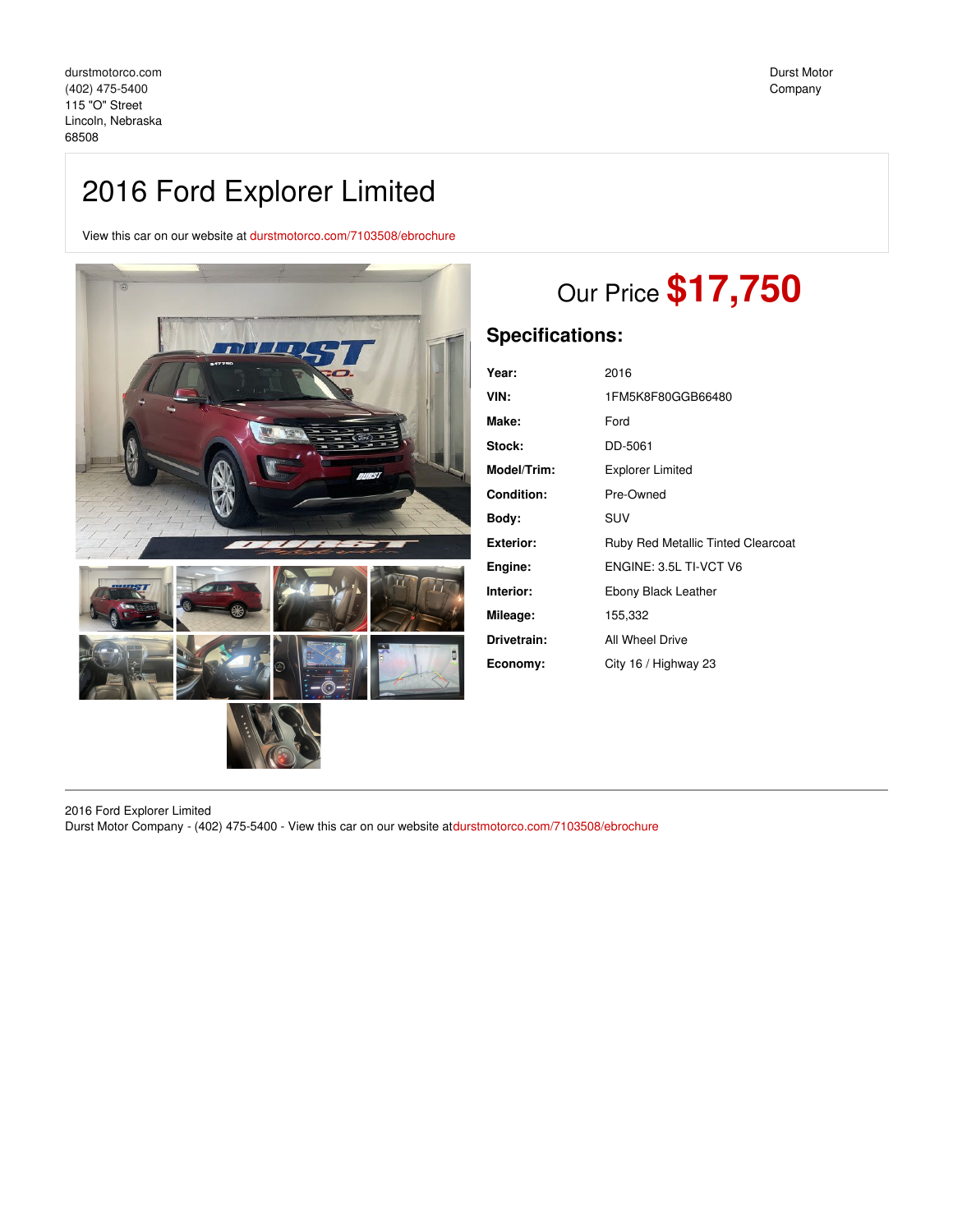

### 2016 Ford Explorer Limited

Durst Motor Company - (402) 475-5400 - View this car on our website at[durstmotorco.com/7103508/ebrochure](https://durstmotorco.com/vehicle/7103508/2016-ford-explorer-limited-lincoln-nebraska-68508/7103508/ebrochure)

# **Installed Options**

## **Interior**

- 8-Way Driver Seat- 8-Way Passenger Seat
- 60-40 Folding Split-Bench Front Facing Heated Manual Reclining Tumble Forward Leather Rear Seat w/Manual Fore/Aft
- Power Tilt/Telescoping Steering Column
- Gauges -inc: Speedometer, Odometer, Engine Coolant Temp, Tachometer, Trip Odometer and Trip Computer
- Power Rear Windows and Fixed 3rd Row Windows
- Fixed 50-50 Split-Bench Vinyl 3rd Row Seat Front, Power Fold Into Floor and 2 Fixed Head **Restraints**
- Heated Leather Steering Wheel w/Auto Tilt-Away- Front Cupholder- Rear Cupholder - Compass
- Remote Keyless Entry w/Integrated Key Transmitter, Illuminated Entry, Illuminated Ignition Switch and Panic Button
- Keypad- Proximity Key For Doors And Push Button Start Valet Function
- Remote Releases -Inc: Proximity Cargo Access- Garage Door Transmitter
- Cruise Control w/Steering Wheel Controls- Rear HVAC w/Separate Controls
- HVAC -inc: Underseat Ducts, Auxiliary Rear Heater and Headliner/Pillar Ducts
- Voice Activated Dual Zone Front Automatic Air Conditioning
- Illuminated Locking Glove Box- Driver Foot Rest- Full Cloth Headliner
- Leather/Chrome Gear Shifter Material
- Interior Trim -inc: Simulated Wood/Metal-Look Instrument Panel Insert, Simulated Wood/Metal-Look Door Panel Insert, Metal-Look Console Insert and Chrome/Metal-Look Interior Accents
- Leatherette Door Trim Insert
- Perf Leather-Trimmed Heated/Cooled Bucket Seats -inc: 10-way power driver seat w/power lumbar and recline, memory driver's seat, 10-way power front-passenger seat w/power lumbar and recline and 4-way adjustable driver and front-passenger head restraints (2-way up/down when dual-headrest DVD entertainment system (50S) is ordered)
- Driver And Passenger Visor Vanity Mirrors w/Driver And Passenger Illumination
- Day-Night Auto-Dimming Rearview Mirror

- Full Floor Console w/Covered Storage, Mini Overhead Console w/Storage, 4 12V DC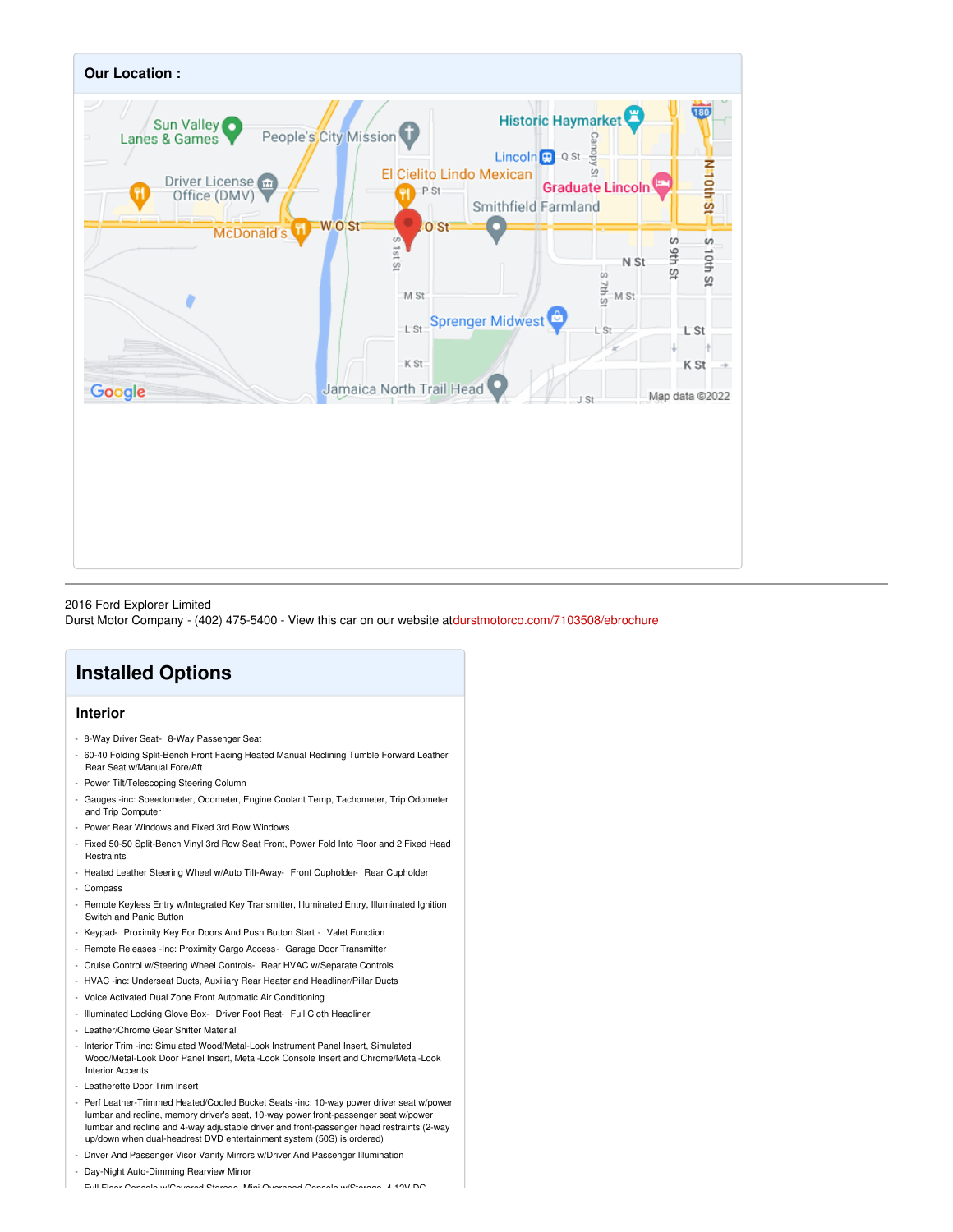- Full Floor Console w/Covered Storage, Mini Overhead Console w/Storage, 4 12V DC Power Outlets and 1 120V AC Power Outlet
- Front And Rear Map Lights- Fade-To-Off Interior Lighting
- Full Carpet Floor Covering -inc: Carpet Front And Rear Floor Mats Carpet Floor Trim
- Cargo Area Concealed Storage- Trunk/Hatch Auto-Latch- Cargo Net
- Cargo Space Lights- Memory Settings -inc: Door Mirrors, Steering Wheel and Pedals
- FOB Controls -inc: Cargo Access and Remote Engine Start
- Driver / Passenger And Rear Door Bins
- Power 1st Row Windows w/Driver And Passenger 1-Touch Up/Down
- Delayed Accessory Power- Power Door Locks w/Autolock Feature
- Power Adjustable Pedals- Systems Monitor- Trip Computer- Outside Temp Gauge
- Digital/Analog Appearance- Manual Adjustable Rear Head Restraints
- 2 Seatback Storage Pockets- Seats w/Leatherette Back Material
- Front Center Armrest and Rear Center Armrest
- Securilock Anti-Theft Ignition (pats) Engine Immobilizer- Perimeter Alarm
- 4 12V DC Power Outlets- Air Filtration
- 4 12V DC Power Outlets and 1 120V AC Power Outlet

#### **Exterior**

- Wheels: 20" Premium Painted Aluminum- Tires: P255/50R20 AS BSW
- Steel Spare Wheel- Compact Spare Tire Mounted Inside Under Cargo- Clearcoat Paint - Body-Colored Front Bumper w/Black Rub Strip/Fascia Accent and Metal-Look Bumper Insert
- Body-Colored Rear Bumper w/Black Rub Strip/Fascia Accent and Metal-Look Bumper Insert
- Black Side Windows Trim and Black Front Windshield Trim
- Chrome Bodyside Insert, Black Bodyside Cladding and Black Wheel Well Trim
- Chrome Door Handles
- Body-Colored Power Heated Side Mirrors w/Convex Spotter, Power Folding and Turn Signal Indicator
- Fixed Rear Window w/Fixed Interval Wiper, Heated Wiper Park and Defroster
- Deep Tinted Glass- Speed Sensitive Variable Intermittent Wipers
- Galvanized Steel/Aluminum Panels- Lip Spoiler- Metal-Look Grille w/Chrome Surround - Power Liftgate Rear Cargo Access
- 
- Tailgate/Rear Door Lock Included w/Power Door Locks Roof Rack Rails Only - Auto On/Off Aero-Composite Led Low Beam Daytime Running Lights Preference Setting Headlamps w/Delay-Off
- LED Brakelights- Front Fog Lamps- Perimeter/Approach Lights

### **Safety**

- 8-Way Driver Seat- 8-Way Passenger Seat
- 60-40 Folding Split-Bench Front Facing Heated Manual Reclining Tumble Forward Leather Rear Seat w/Manual Fore/Aft
- Power Tilt/Telescoping Steering Column
- Gauges -inc: Speedometer, Odometer, Engine Coolant Temp, Tachometer, Trip Odometer and Trip Computer
- Power Rear Windows and Fixed 3rd Row Windows
- Fixed 50-50 Split-Bench Vinyl 3rd Row Seat Front, Power Fold Into Floor and 2 Fixed Head **Restraints**
- Heated Leather Steering Wheel w/Auto Tilt-Away- Front Cupholder- Rear Cupholder
- Compass
- Remote Keyless Entry w/Integrated Key Transmitter, Illuminated Entry, Illuminated Ignition Switch and Panic Button
- Keypad- Proximity Key For Doors And Push Button Start Valet Function
- Remote Releases -Inc: Proximity Cargo Access- Garage Door Transmitter
- Cruise Control w/Steering Wheel Controls- Rear HVAC w/Separate Controls
- HVAC -inc: Underseat Ducts, Auxiliary Rear Heater and Headliner/Pillar Ducts
- Voice Activated Dual Zone Front Automatic Air Conditioning
- Illuminated Locking Glove Box- Driver Foot Rest- Full Cloth Headliner
- Leather/Chrome Gear Shifter Material
- Interior Trim -inc: Simulated Wood/Metal-Look Instrument Panel Insert, Simulated Wood/Metal-Look Door Panel Insert, Metal-Look Console Insert and Chrome/Metal-Look Interior Accents
- Leatherette Door Trim Insert
- Perf Leather-Trimmed Heated/Cooled Bucket Seats -inc: 10-way power driver seat w/power lumbar and recline, memory driver's seat, 10-way power front-passenger seat w/power lumbar and recline and 4-way adjustable driver and front-passenger head restraints (2-way up/down when dual-headrest DVD entertainment system (50S) is ordered)
- Driver And Passenger Visor Vanity Mirrors w/Driver And Passenger Illumination
- Day-Night Auto-Dimming Rearview Mirror
- Full Floor Console w/Covered Storage, Mini Overhead Console w/Storage, 4 12V DC Power Outlets and 1 120V AC Power Outlet
- Front And Rear Map Lights- Fade-To-Off Interior Lighting
- Full Carpet Floor Covering -inc: Carpet Front And Rear Floor Mats Carpet Floor Trim